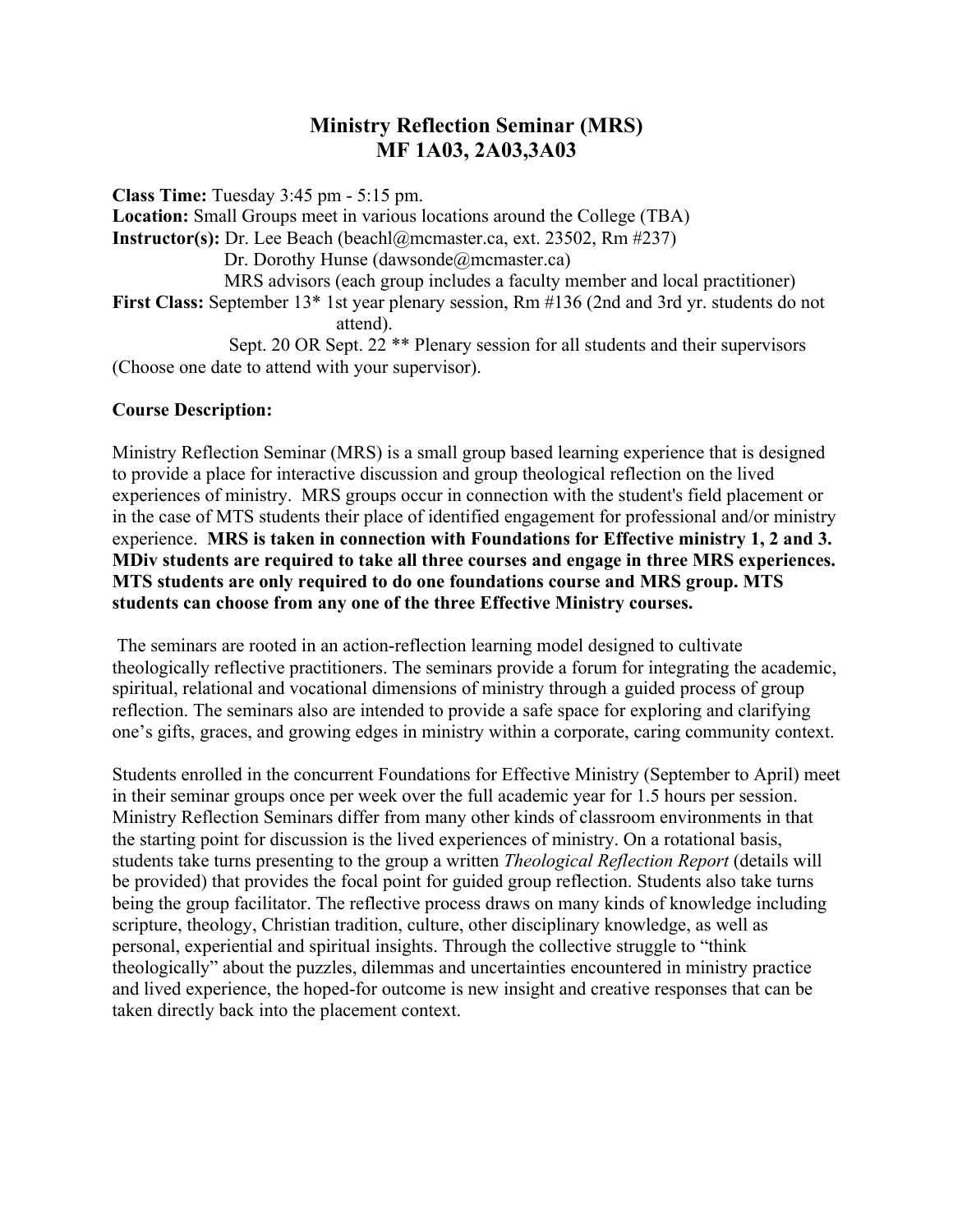#### **Objectives:**

#### **Knowing:**

MRS will help students to develop their own theology and the skill to reflect on ministry theologically drawing from personal experience as a resource for theological development. Further it should offer to students the opportunity to integrate theological thought with ministry practice. This includes a focus on the following:

a. Significance of Theological Reflection on Experience

b. Integration of Theological resources with ministry practice

c. Articulation of Theological understanding

#### **Being:**

1. Spiritual formation is the cornerstone of effective ministry. Formation for ministry must introduce basic spiritual practices for spiritual growth and long term inner health. These include:

- a. Understanding and cultivating self care in ministry
- b. Understanding and cultivating the practice of spiritual disciplines in ministry
- c. Understanding and cultivating a vision for ministry as discipleship

2. Ministry formation should help students get in touch with who they are as a ministering person, both strengths and growing edges. It should help them gain an honest understanding of the potential baggage that they bring to ministry. Further, it needs to provide them with the opportunity to explore and identify their sense of personal calling to ministry. Including:

- a. Understanding ones particular personality.
- b. Understanding your Family of Origin
- c. Discerning your Calling to ministry

d**.** Identifying your Gifts and Leadership Aptitudes

### **Doing:**

MRS help students to focus on the development of ministry skills with a view to skill discovery and enhancement. Including:

a. Identification of key skills required for Christian ministry

b. Reflection on vital ministry skills with feedback from a others

c. Development as self-directed, collaborative learner through engagement in a learning network of peer group members and experienced practitioners.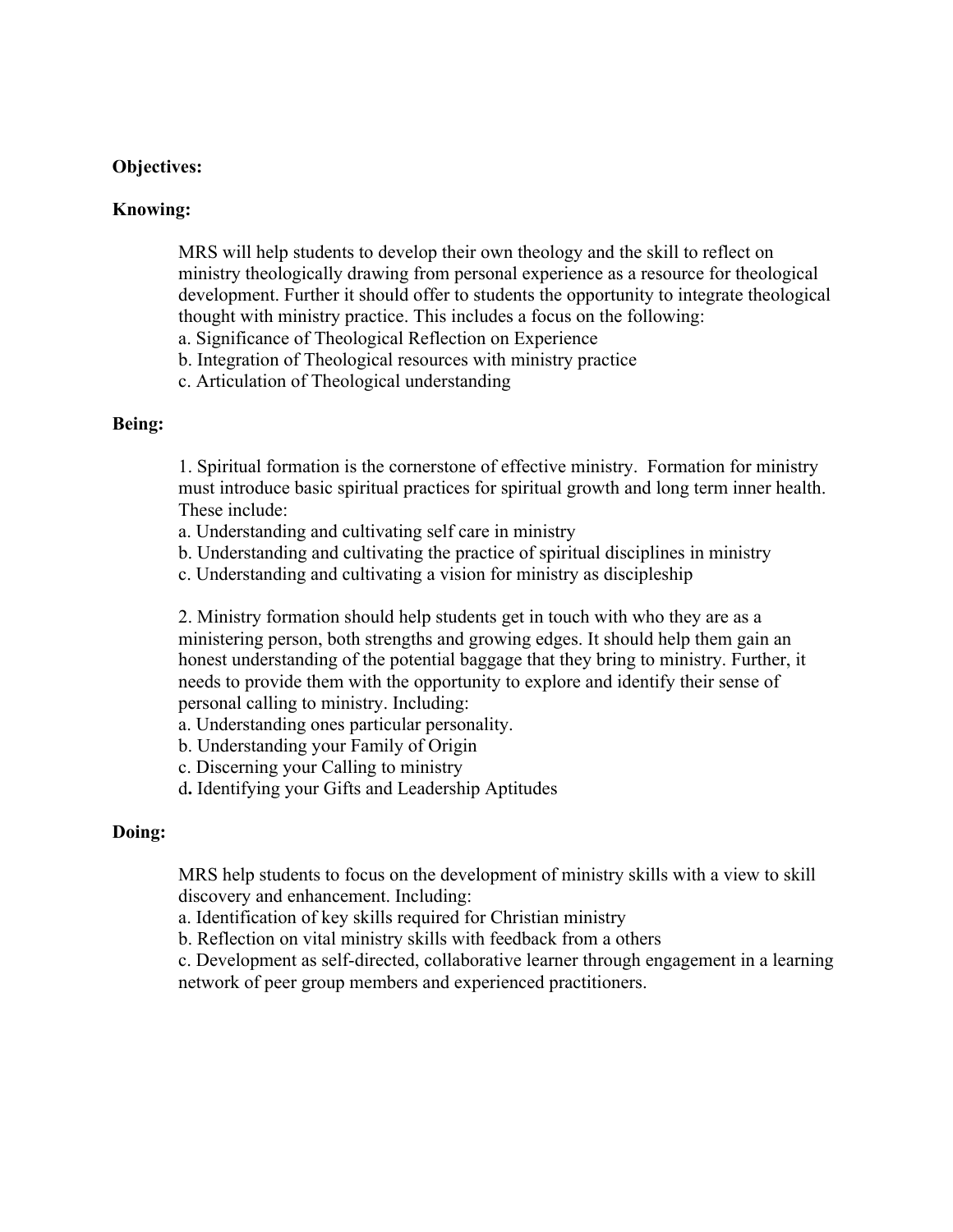### **Requirements**

### **1. The Placement Context**

**Students in the MDiv program** must secure, in consultation with the Director of Ministry Formation (Dr. Lee Beach) a field placement that will provide them with 240 hours of ministry experience throughout the academic year (aprox. 8-10 hrs. per week). This placement is designed to be a supervised placement, therefore a qualified supervisor/mentor must be identified who will agree to meet with the student on a weekly (or at least bi-weekly) basis for support and mutual reflection on ministry experience.

**Students in the MTS program** must identify, in consultation with the Director of Ministry Formation (Dr. Lee Beach) a place that will constitute their context for reflection. This can also be a formal placement, or it may be their place of employment or current volunteer ministry. The placement must provide the student with a weekly opportunity for engagement and service (aprox. 5 hrs per week). A supervisor/mentor must be identified who will agree to meet with the student on a regular basis (at least 8 times throughout the year) for support and mutual reflection.

## **PLACEMENT OPTIONS**

The Ministry Formation office has an extensive list of approved field placement sites, including churches of various denominations, para-church organizations, healthcare facilities, campus ministries, correctional institutions, and community service agencies. All of these placement sites have indicated their willingness to welcome and mentor student interns. Student-initiated placement proposals, however, are also considered. Placement selection is a collaborative process involving the student, the proposed supervisor, the placement site, and the Director of Ministry Formation. Every effort is made to match students with a placement setting that is consonant with their vocational goals, denominational affiliations, geographic preferences, and ministry interests.

### **\*\*For further information on placements and the role of the supervisor please see the appendix of this syllabus.**

#### **2. Course Assignments**

- 1. First Ministry Reflection Report (Fall semester)
- 2. Second Ministry Reflection Report (Winter semester)
- 3. First Group Facilitation Report (Fall semester)
- 4. Second Group Facilitation Report (Winter semester)
- 5. Ministry Learning Covenant (due Oct. 4th)
- 6. MRS group participation
- 7. Ministry Portfolio (due at the end of Winter semester)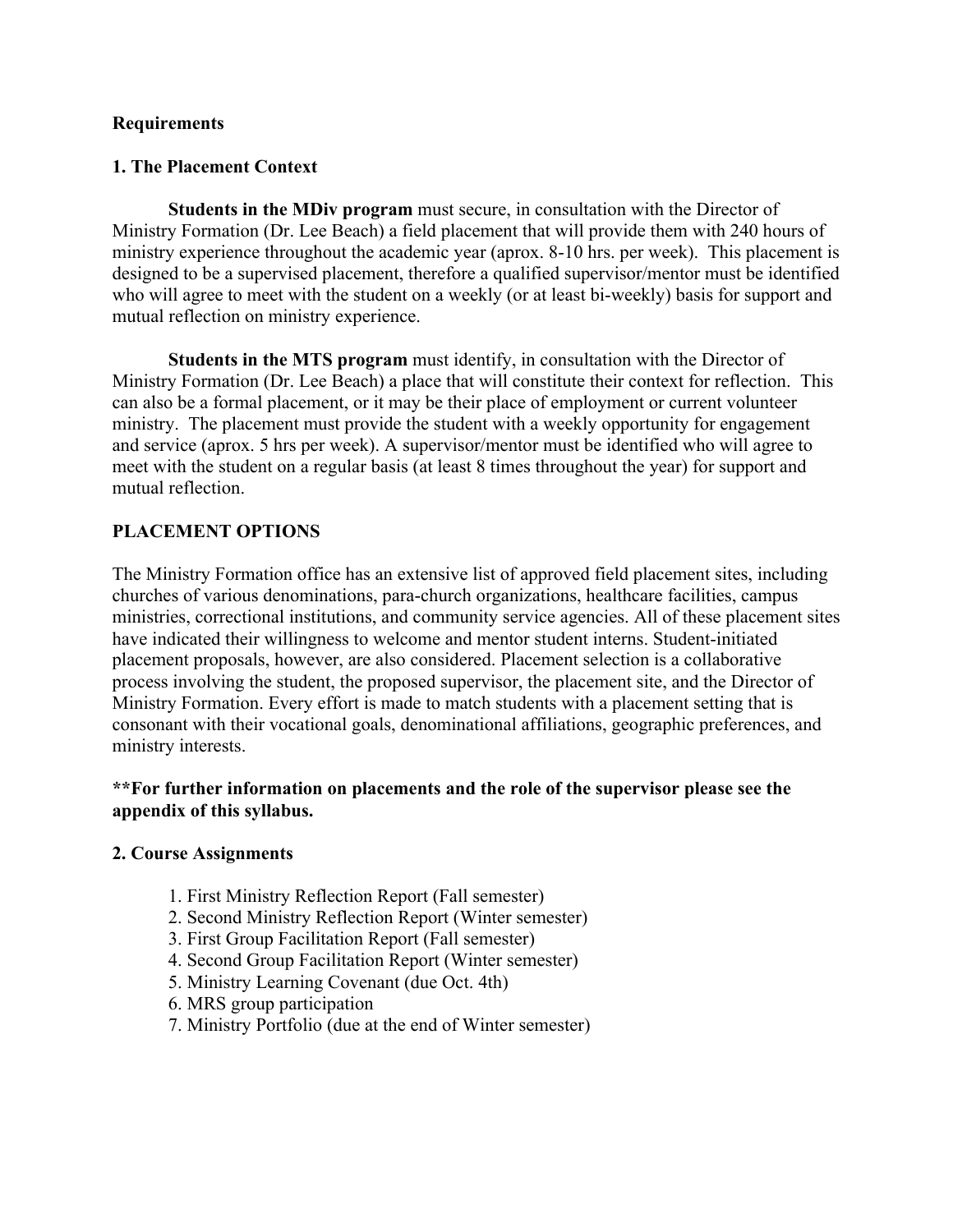\* Each of these assignments will be thoroughly explained and extensive guidelines given during the plenary sessions on the first and second days of class. Further information is also available in the Ministry Formation Manual, which will be made available at the first class.

## **3. Grading**

- 1. Placement Pass or Fail
- 2. First Ministry Reflection Report 15%
- 3. Second Ministry Reflection Report 15 %
- 4. First Group Facilitation Report 15%
- 5. Second Group Facilitation Report 15%
- 6. MRS group participation- 20%
- 6. Ministry Learning Covenant 10%
- 7. Ministry Portfolio 10%

\*specific details on how grades are assessed will be provided. Late Reflection reports will be subject to a penalty of up to half a grade for every day late. Late facilitation reports will be subject to a penalty of a full grade if late. Portfolio's and covenants may receive a grade of "0" if not submitted on time.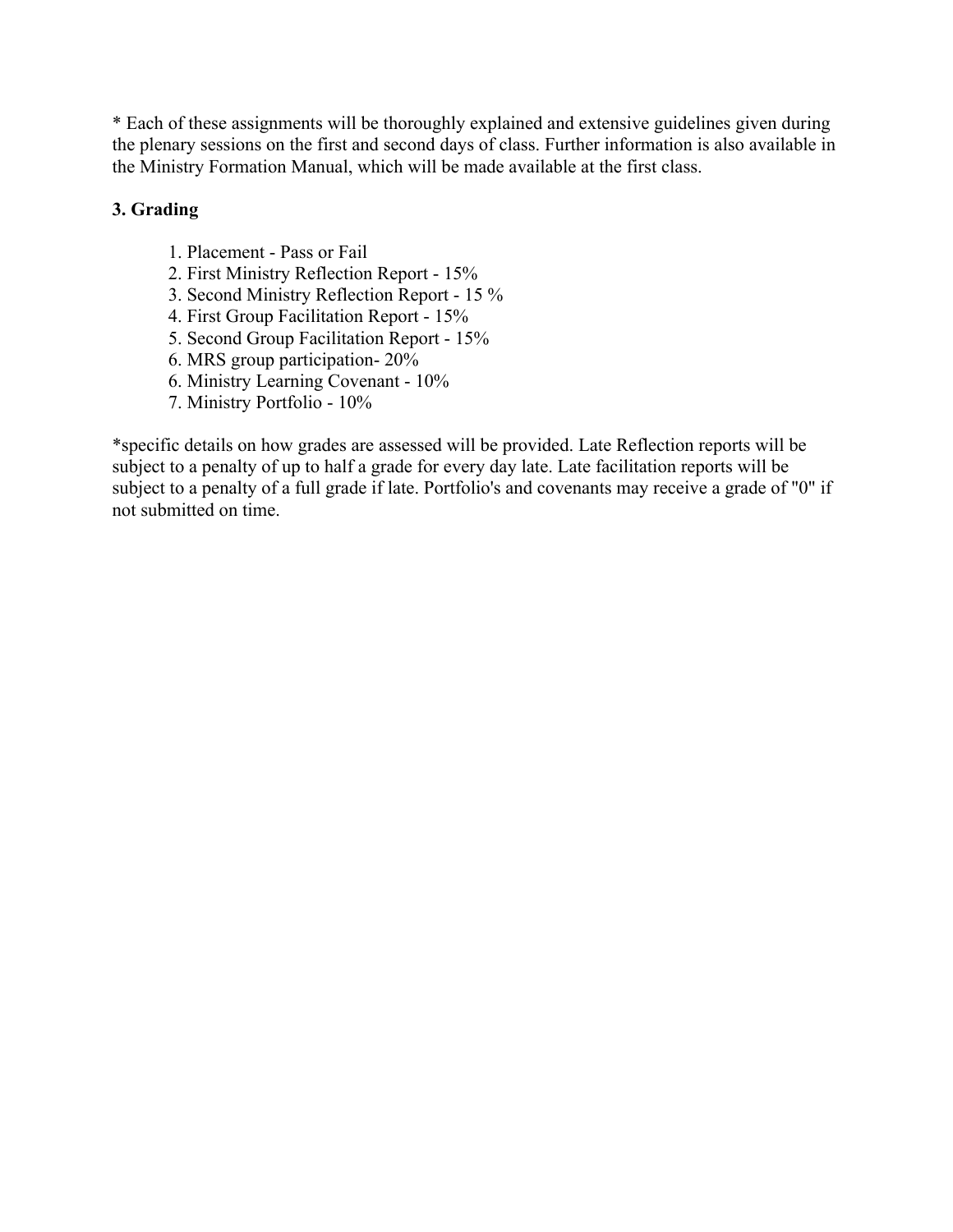# **Appendix: Further Information on Placements**

# **MEETING WITH THE DIRECTOR**

Selecting and arranging a placement is a collaborative process. Students begin by arranging to meet individually with the Director of Ministry Formation to discuss their ministry interests, vocational goals, and learning objectives. This consultation meeting with the Director must take place before any arrangements are negotiated with a particular placement setting or supervisor.

A listing and description of current placement options is available for students' perusal in the Ministry Formation office. Student-initiated placement proposals are also considered. After meeting with the Director of Ministry Formation, the student arranges a site visit and an inquiry interview with a prospective supervisor to determine if there is a mutually agreeable fit. The student, the supervisor, and the Director of Ministry Formation must all be in agreement before the placement is finalized.

## **GUIDELINES FOR CHOOSING A PLACEMENT**

• Students are encouraged to select placements that provide them with a *broad* exposure to the tasks, responsibilities, and challenges of Christian ministry within their chosen field.

• Students are expected to be self-directed adult learners who are proactive in pursuing the kinds of experiential learning opportunities that meet their individual learning needs and vocational goals.

• Students in the M.Div. and Dip.Min. Programs are encouraged to have at least one placement in a church setting. Students heading towards ordained congregational ministry should have at least two out of the three placements in a church.

• Students are encouraged to select at least one placement in a cross-cultural setting in order to prepare for ministry in the contemporary context of diversity.

• To maximize new learning experiences, students should seek a placement in a church where they do not currently attend or hold membership. If, however, the student is in a paid ministry position, he or she may arrange to fulfill their ministry formation requirements in that setting provided that a placement supervisor is appointed and objectives for new learning and development are set and met.

• Students may remain in a placement for three consecutive years only if deemed appropriate to the attainment of new learning goals.

## **GUIDELINES FOR INITIAL INTERVIEWS BETWEEN STUDENTS & PROSPECTIVE SUPERVISORS**

The following are useful questions to consider when students and prospective supervisors are meeting for an initial inquiry interview:

• What personal learning goals does the student hope to meet in this placement?

• What ministry opportunities, learning experiences, and resources can the placement provide?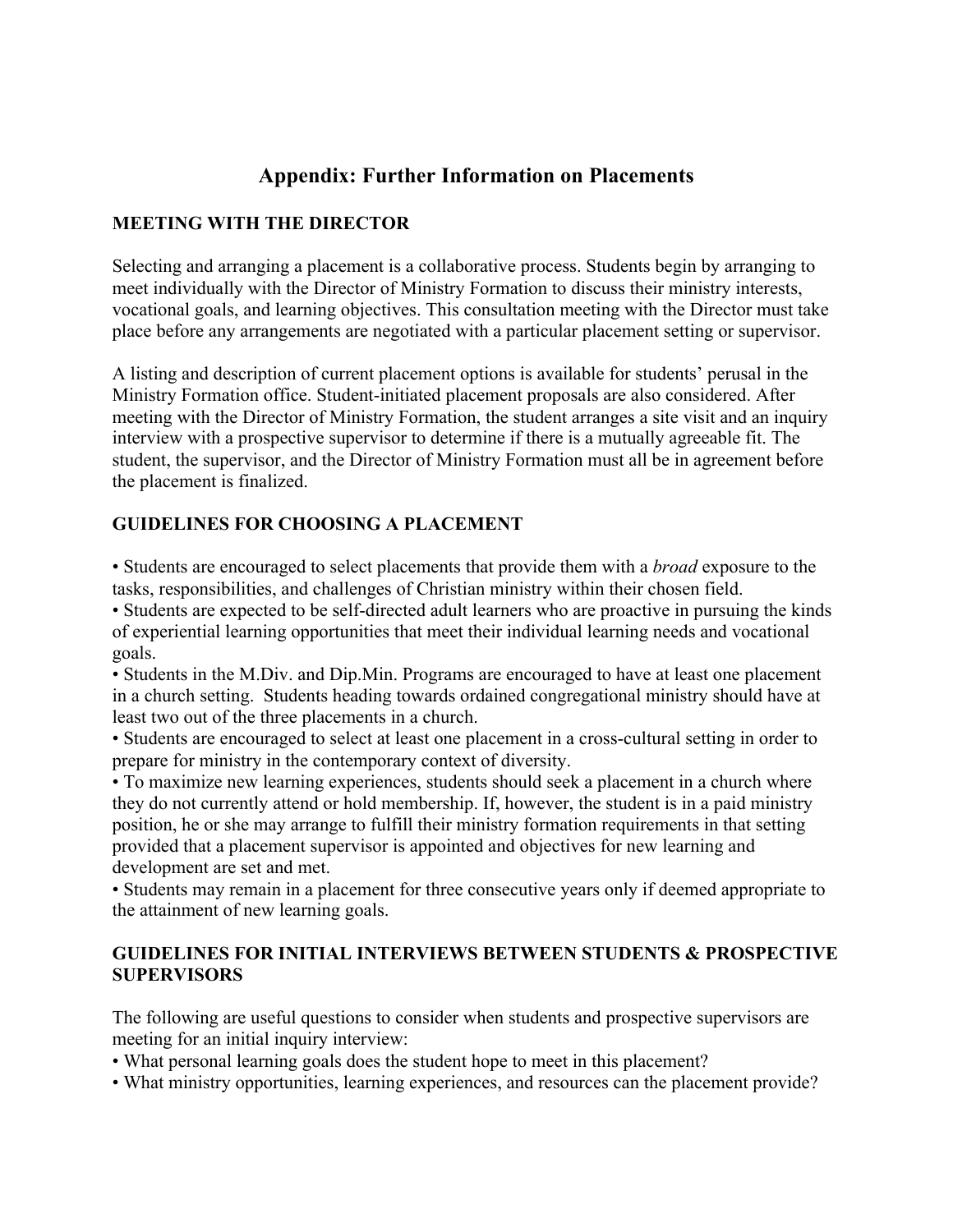• What knowledge, experience, and skill does the student bring from previous experience and training?

• What does the supervisor consider to be his/her ministry strengths and supervision style?

• What is the student's preferred learning style and how does this fit with the supervisor's approach?

• What are the supervisor's expectations of the student's participation in the placement in terms of roles, responsibilities, level of independence, etc.?

• Is there a match between what the student expects and what the supervisor and placement can offer?

# **THE ROLE OF THE PLACEMENT SUPERVISOR**

Placement Supervisors are qualified, experienced ministry practitioners who serve as ministry mentors and engage the student in the process of theological reflection and ministry formation. They are responsible for coordinating, facilitating and assessing the student's learning in the placement. The placement supervisor may function at various times as a mentor, role model, coach, accountability partner, colleague, and consultant, but the primary focus is on education for ministry. In special circumstances, arrangements may be made for co-supervisors or for an off-site supervisor.

Specific responsibilities of the placement supervisor include:

• Submit a *Placement Information Form* to the College (see appendix C1).

• Interview prospective student(s) and collaborate with the Director of Ministry Formation in discerning a good match.

• Collaborate with the student in developing a learning plan outlined in the *Learning/Ministry Covenant* (see appendices C2, C3, and C4)*.*

- Facilitate learning and ministry opportunities that will foster the student's growth.
- Encourage independent yet supervised experience.

• Meet with the student one hour per week for supervision focused on theological reflection on the student's ministry experiences.

- Provide continuous feedback to the student throughout the placement in addition to a formal written evaluation at the end of the placement.
- Attend orientation and training workshops offered by the College.

• Liaise with the College through the Director of Ministry Formation.

# **QUALIFICATIONS FOR APPOINTMENT AS A PLACEMENT SUPERVISOR**

Supervisors are considered as field instructors working in partnership with the faculty of McMaster Divinity College in educating students for ministry. They are selected and approved on the basis of the following criteria:

- Agreement with the mission and purpose of McMaster Divinity College.
- Theologically trained with a proven record of effective ministry.
- Engaged in a ministry setting that is supportive of educating students for ministry.
- Well-established in their current ministry context for a minimum of one year.